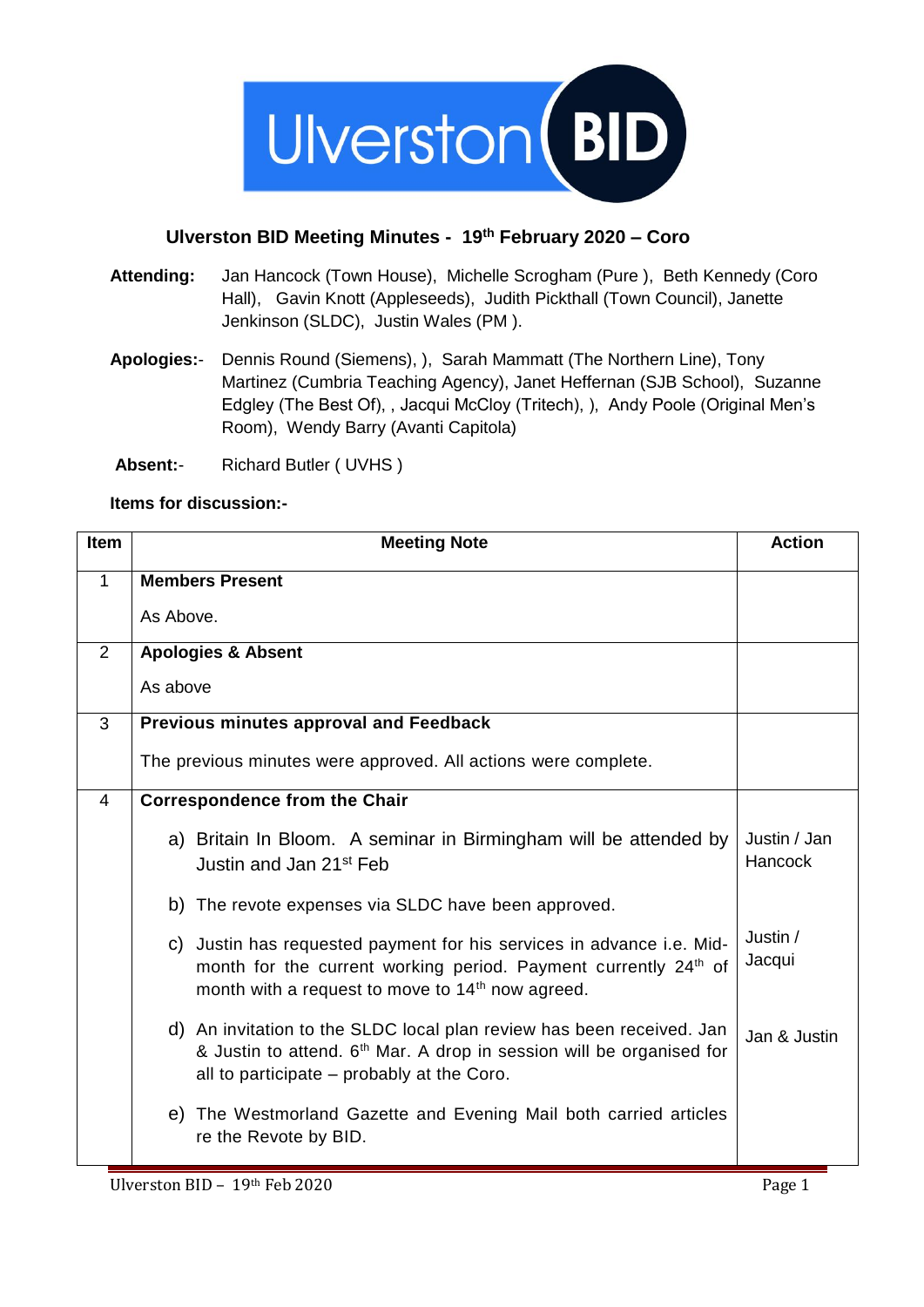|                | We have two free invites for the Future High Street Conference in<br>f<br>Nottingham 18 <sup>th</sup> Mar. Justin & Michelle to attend. Beth to check<br>diary. Justin to sort arrangements.<br>g) Request received to discuss BID with Windermere councillor 11th<br>Mar. Jan & Justin to liaise.                                                                                                           | Justin, Beth,<br>Michelle<br>Jan & Justin |
|----------------|--------------------------------------------------------------------------------------------------------------------------------------------------------------------------------------------------------------------------------------------------------------------------------------------------------------------------------------------------------------------------------------------------------------|-------------------------------------------|
| 5              | <b>Finance</b>                                                                                                                                                                                                                                                                                                                                                                                               |                                           |
|                | a) Jacqui away & no detailed finance report discussed. No further funds<br>will be approved until review with Jacqui on potential outcome for<br>ongoing commitments.                                                                                                                                                                                                                                        | Jan. Justin &<br>Jacqui                   |
| 6              | <b>Grant Application</b>                                                                                                                                                                                                                                                                                                                                                                                     |                                           |
|                | Grant application for the Friends of X112 received. Not discussed until<br>Item 5 above cleared.                                                                                                                                                                                                                                                                                                             |                                           |
|                | CCTV submission from Town Council sent for information only. Agreed<br>sum paid.                                                                                                                                                                                                                                                                                                                             |                                           |
|                | The application for funds related to the Car Park joint initiative with Town<br>Council received as part of the paper trial.                                                                                                                                                                                                                                                                                 |                                           |
| $\overline{7}$ | <b>Justin Update.</b>                                                                                                                                                                                                                                                                                                                                                                                        |                                           |
|                | The budget for the Ulverston in Bloom has been established. This will<br>cover the increase to 150 baskets and all associated planting and<br>maintenance work. The train station will be move involved this year with<br>route to and from cleaned by the BID. The glass canopy at the station is a<br>mess and any work on this from perhaps Better Connected would be<br>worthwhile. Judith to follow up. | Judith                                    |
|                | The Merc garage is to have a flower bed on route to town to contribute to<br>this area.                                                                                                                                                                                                                                                                                                                      |                                           |
|                | We will also be involved in the Town Pound area, Gill banks and the clear<br>up at the bottom end Market street adjacent the solicitors.                                                                                                                                                                                                                                                                     |                                           |
|                | Budget comes to £13,762.                                                                                                                                                                                                                                                                                                                                                                                     |                                           |
|                | <b>Healthy Ulverston</b> initiative to be noted via BID web site and also<br>advertise with email, social media to all WiFi connectors and Choose site.                                                                                                                                                                                                                                                      |                                           |
|                | Regional BID managers meeting held forming a new network of five local<br>BIDs. Some discussion re Heart of Ulverston (now not being run by<br>Evening Mail) for the future - perhaps a BID sponsored event could<br>follow.                                                                                                                                                                                 |                                           |